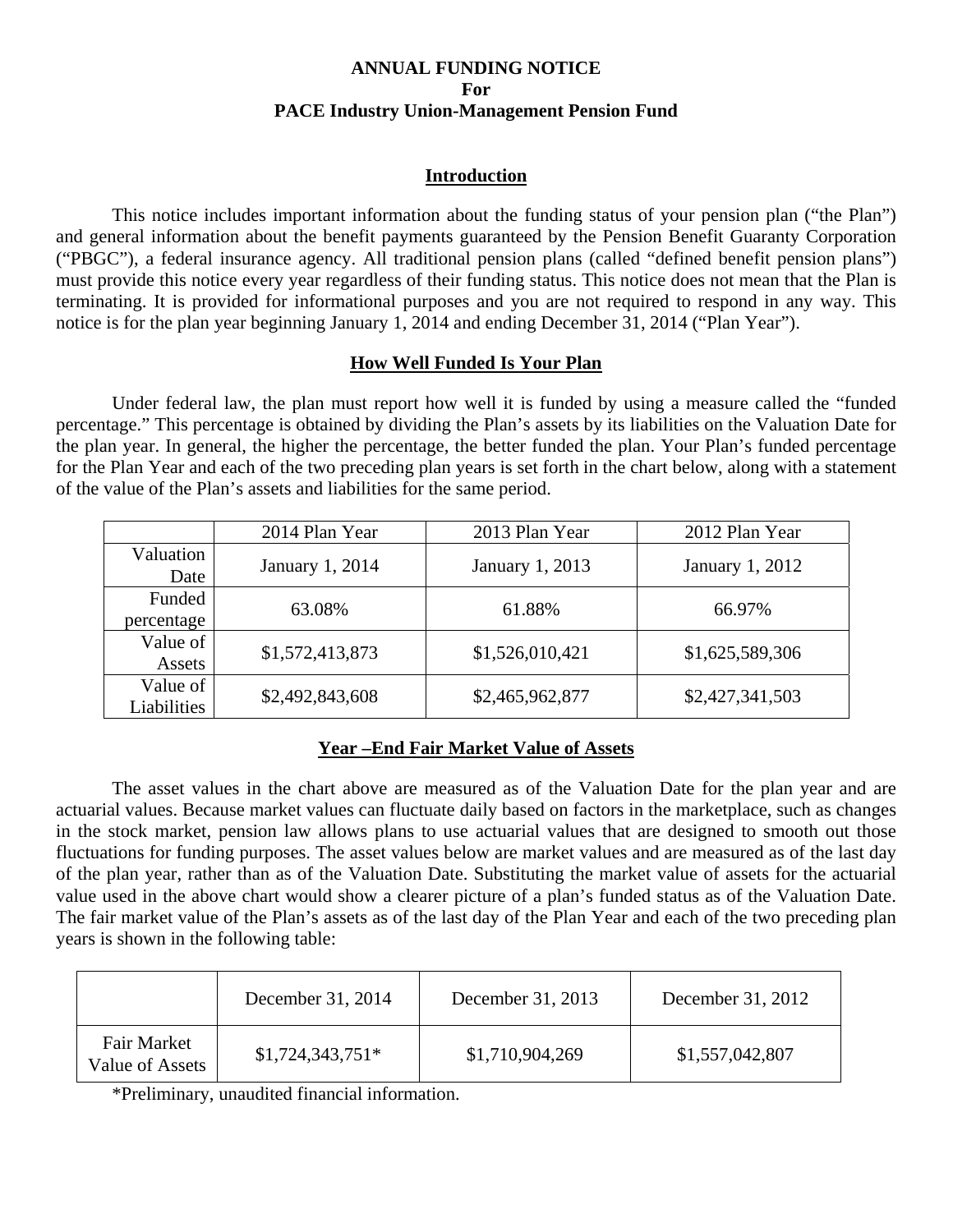### **Critical or Endangered Status**

Under federal pension law a plan generally will be considered to be in "endangered" status if, at the beginning of the plan year, the funded percentage of the plan is less than 80 percent or in "critical" status if the percentage is less than 65 percent (other factors may also apply). If a pension plan enters endangered status, the trustees of the plan are required to adopt a funding improvement plan. Similarly, if a pension plan enters critical status, the trustees of the plan are required to adopt a rehabilitation plan. Rehabilitation and funding improvement plans establish steps and benchmarks for pension plans to improve their funding status over a specified period of time.

The Plan was in "critical" status for the Plan Year ending December 31, 2014 because the Plan was projected to have an accumulated funding deficiency in the next four years. In an effort to improve the Plan's funding situation, the Trustees adopted a Rehabilitation Plan on July 17, 2010 designed to assist the Plan in meeting the applicable benchmarks established by law. The Rehabilitation Plan describes the actions to be taken by the Plan's Trustees, and the benefit and contribution changes that affect employers and participants. The Plan's Board of Trustees will update the Rehabilitation Plan as required by law.

 You may obtain a copy of the Plan's Rehabilitation Plan and the actuarial and financial data that demonstrate any action taken by the plan toward fiscal improvement by contacting the plan administrator. If the Plan is in endangered or critical status for the plan year ending December 31, 2015, separate notification of that status has or will be provided.

#### **Participant Information**

The total number of participants in the plan as of the Plan's valuation date was 73,468. Of this number, 13,980 were active participants, 29,292 were retired or separated from service and receiving benefits, and 30,196 were retired or separated from service and entitled to future benefits.

#### **Funding & Investment Policies**

Every pension plan must have a procedure for establishing a funding policy to carry out plan objectives. A funding policy relates to the level of assets needed to pay for benefits promised under the plan currently and over the years. The funding policy of the Plan is to fund the Plan through a combination of contributions received from employers and investment income generated by the Plan's investments. The funding level is designed to comply with requirements of ERISA and the Internal Revenue Code. These requirements include minimum funding levels and also include maximum limits on the contributions that may be deducted by employers for federal income tax purposes. The Board of Trustees creates and implements the funding policy and monitors the funding level with the assistance of the Plan's enrolled actuary and the investment consultant.

Once money is contributed to the Plan, the money is invested by plan officials called fiduciaries, who make specific investments in accordance with the Plan's investment policy. Generally speaking, an investment policy is a written statement that provides the fiduciaries who are responsible for plan investments with guidelines or general instructions concerning investment management decisions. The investment policy of the Plan has been adopted by the Board of Trustees with the advice of the Plan's investment consultant. It is intended to generate returns that equal or exceed the Plan's actuarial assumed rate of return of 7.5% over the long term and to control risk. Based on the advice of the investment consultant, the Trustees have diversified the Plan's investments with allocations to a number of different asset classes.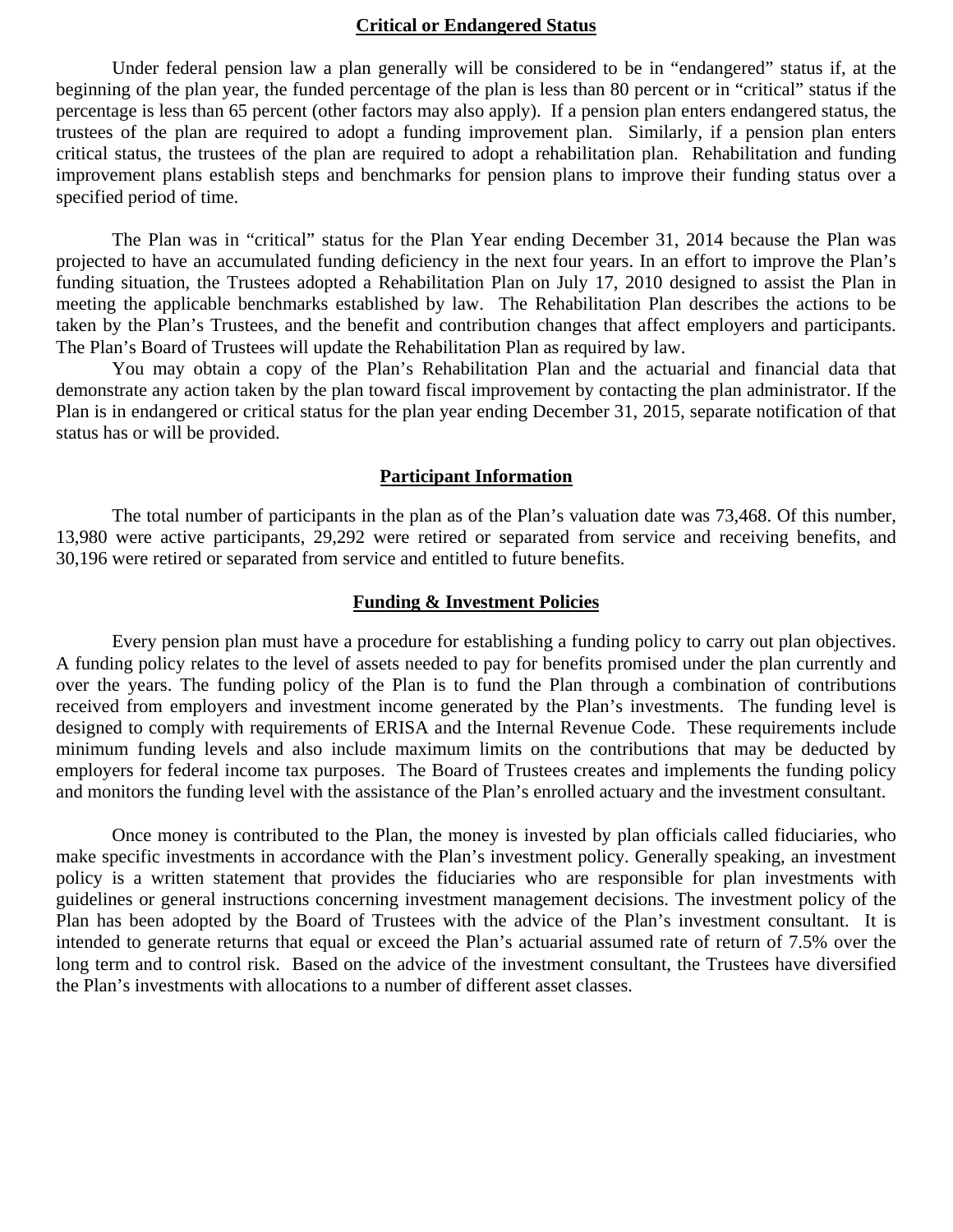Under the Plan's investment policy, the Plan's assets were allocated among the following categories of investments, as of the end of the Plan Year. These allocations are percentages of total assets and based on preliminary, unaudited financial information:

| <b>Asset Allocations</b>                                           | Percentage |
|--------------------------------------------------------------------|------------|
| Cash (interest bearing and non-interest bearing)<br>1.             | 1.87%      |
| U.S. government securities<br>2.                                   | 0.00%      |
| Corporate debt instruments (other than employer securities):<br>3. |            |
| Preferred                                                          | $0.00\%$   |
| All other                                                          | 0.00%      |
| Corporate stocks (other than employer securities):<br>4.           |            |
| Preferred                                                          | 0.00%      |
| Common                                                             | 0.00%      |
| Partnership/joint venture interests<br>5.                          | 0.45%      |
| Real estate (other than employer real property)<br>6.              | 0.00%      |
| Loans (other than to participants)<br>7.                           | 0.00%      |
| Participant loans<br>8.                                            | 0.00%      |
| Value of interest in common/collective trusts<br>9.                | 19.08%     |
| 10. Value of interest in pooled separate accounts                  | 0.00%      |
| 11. Value of interest in master trust investment accounts          | 0.00%      |
| 12. Value of interest in 103-12 investment entities                | 0.00%      |
| 13. Value of interest in registered investment companies           |            |
| (e.g., mutual funds)                                               | 78.31%     |
| 14. Value of funds held in insurance co. general account           |            |
| (unallocated contracts)                                            | 0.00%      |
| 15. Employer-related investments:                                  |            |
| <b>Employer Securities</b>                                         | 0.00%      |
| Employer real property                                             | 0.00%      |
| 16. Buildings and other property used in plan operation            | 0.02%      |
| 17. Other                                                          | 0.27%      |

For information about the plan's investment in any of the following types of investments as described in the chart above – common/collective trusts, pooled separate accounts, master trust investment accounts, or 103- 12 investment entities – contact Trevor England at 1-800-474-8673 or 3320 Perimeter Hill Drive, Nashville, TN 37211-4123 or tengland@uswbenefitfunds.com.

## **Right to Request a Copy of the Annual Report**

A pension plan is required to file with the US Department of Labor an annual report (called the Form 5500) that contains financial and other information about the plan. Copies of the annual report are available from the US Department of Labor, Employee Benefits Security Administration's Public Disclosure Room at 200 Constitution Avenue, NW, Room N-1513, Washington, DC 20210, or by calling 202-693-8673. For 2009 and subsequent plan years, you may obtain an electronic copy of the plan's annual report by going to www.efast.dol.gov and using the Form 5500 search function. Or you may obtain a copy of the Plan's annual report on the website at www.uswbenefitfunds.com or by making a written request to the plan administrator. The 2014 Form 5500 will be available after October 15, 2015. Individual information, such as the amount of your accrued benefit under the plan, is not contained in the annual report. If you are seeking information regarding your benefits under the plan, contact the plan administrator identified below under "Where To Get More Information."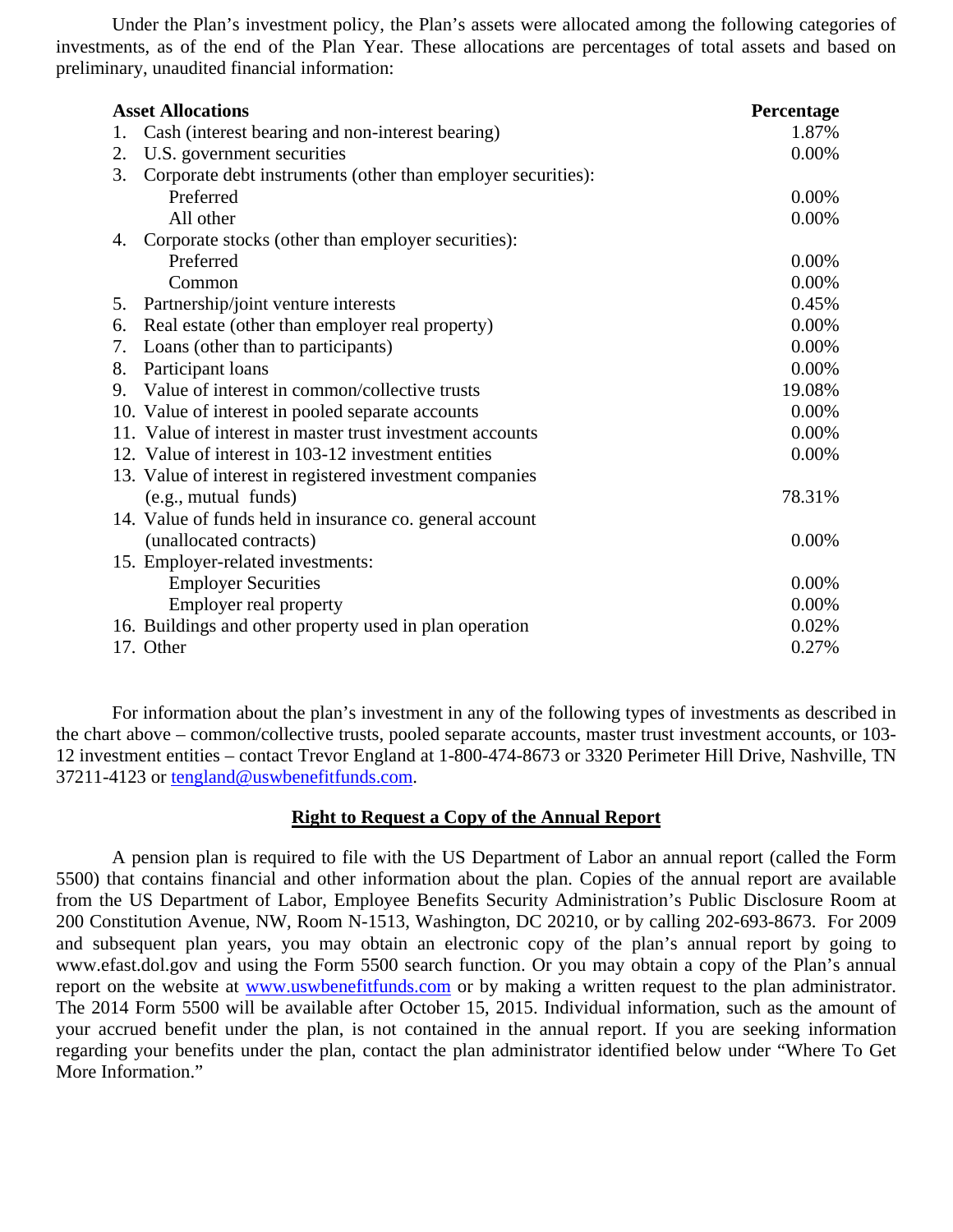#### **Summary of Rules Governing Plans in Reorganization and Insolvent Plans**

Federal law has a number of special rules that apply to financially troubled multiemployer plans. The plan administrator is required by law to include a summary of these rules in the annual funding notice. Under so-called "plan reorganization rules," a plan with adverse financial experience may need to increase required contributions and may, under certain circumstances, reduce benefits that are not eligible for the PBGC's guarantee (generally, benefits that have been in effect for less than 60 months). If a plan is in reorganization status, it must provide notification that the plan is in reorganization status and that, if contributions are not increased, accrued benefits under the plan may be reduced or an excise tax may be imposed (or both). The plan is required to furnish this notification to each contributing employer and the labor organization.

Despite the special plan reorganization rules, a plan in reorganization could become insolvent. A plan is insolvent for a plan year if its available financial resources are not sufficient to pay benefits when due for the plan year. An insolvent plan must reduce benefit payments to the highest level that can be paid from the plan's available financial resources. If such resources are not enough to pay benefits at a level specified by law (see Benefit Payments Guaranteed by the PBGC, below), the plan must apply to the PBGC for financial assistance. The PBGC will loan the plan the amount necessary to pay benefits at the guaranteed level. Reduced benefits may be restored if the plan's financial condition improves.

A plan that becomes insolvent must provide prompt notification of its status to participants and beneficiaries, contributing employers, labor unions representing participants, and PBGC. In addition, participants and beneficiaries also must receive information regarding whether, and how, their benefits will be reduced or affected, including loss of a lump sum option. This information will be provided for each year the plan is insolvent.

### **Benefit Payments Guaranteed by the PBGC**

The maximum benefit that the PBGC guarantees is set by law. Only benefits that you have earned a ruight to receive and that cannot be forfeited (called vested benefits) are guaranteed. Specifically, the PBGC guarantees a monthly benefit payment equal to 100 percent of the first \$11 of the Plan's monthly benefit accrual rate, plus 75 percent of the next \$33 of the accrual rate, times each year of credited service. The PBGC's maximum guarantee, therefore, is \$35.75 per month times a participant's years of credited service.

*Example 1:* If a participant with 10 years of credited service has an accrued monthly benefit of \$500, the accrual rate for purposes of determining the PBGC guarantee would be determined by dividing the monthly benefit by the participant's years of service (\$500/10), which equals \$50. The guaranteed amount for a \$50 monthly accrual rate is equal to the sum of \$11 plus \$24.75 (.75 x \$33), or \$35.75. Thus, the participant's guaranteed monthly benefit is \$357.50 (\$35.75 x 10).

*Example 2:* If the participant in Example 1 has an accrued monthly benefit of \$200, the accrual rate for purposes of determining the guarantee would be \$20 (or \$200/10). The guaranteed amount for a \$20 monthly accrual rate is equal to the sum of \$11 plus \$6.75 (.75 x \$9), or \$17.75. Thus, the participant's guaranteed monthly benefit would be \$177.50 (\$17.75 x 10).

The PBGC guarantees pension benefits payable at normal retirement age and some early retirement benefits. In calculating a person's monthly payment, the PBGC will disregard any benefit increases that were made under the plan within 60 months before the earlier of the plan's termination or insolvency (or benefits that were in effect for less than 60 months at the time of termination or insolvency). Similarly, the PBGC does not guarantee pre-retirement death benefits to a spouse or beneficiary (e.g., a qualified pre-retirement survivor annuity) if the participant dies after the plan terminates, benefits above the normal retirement benefit, disability benefits not in pay status, or non-pension benefits, such as health insurance, life insurance, death benefits, vacation pay, or severance pay.